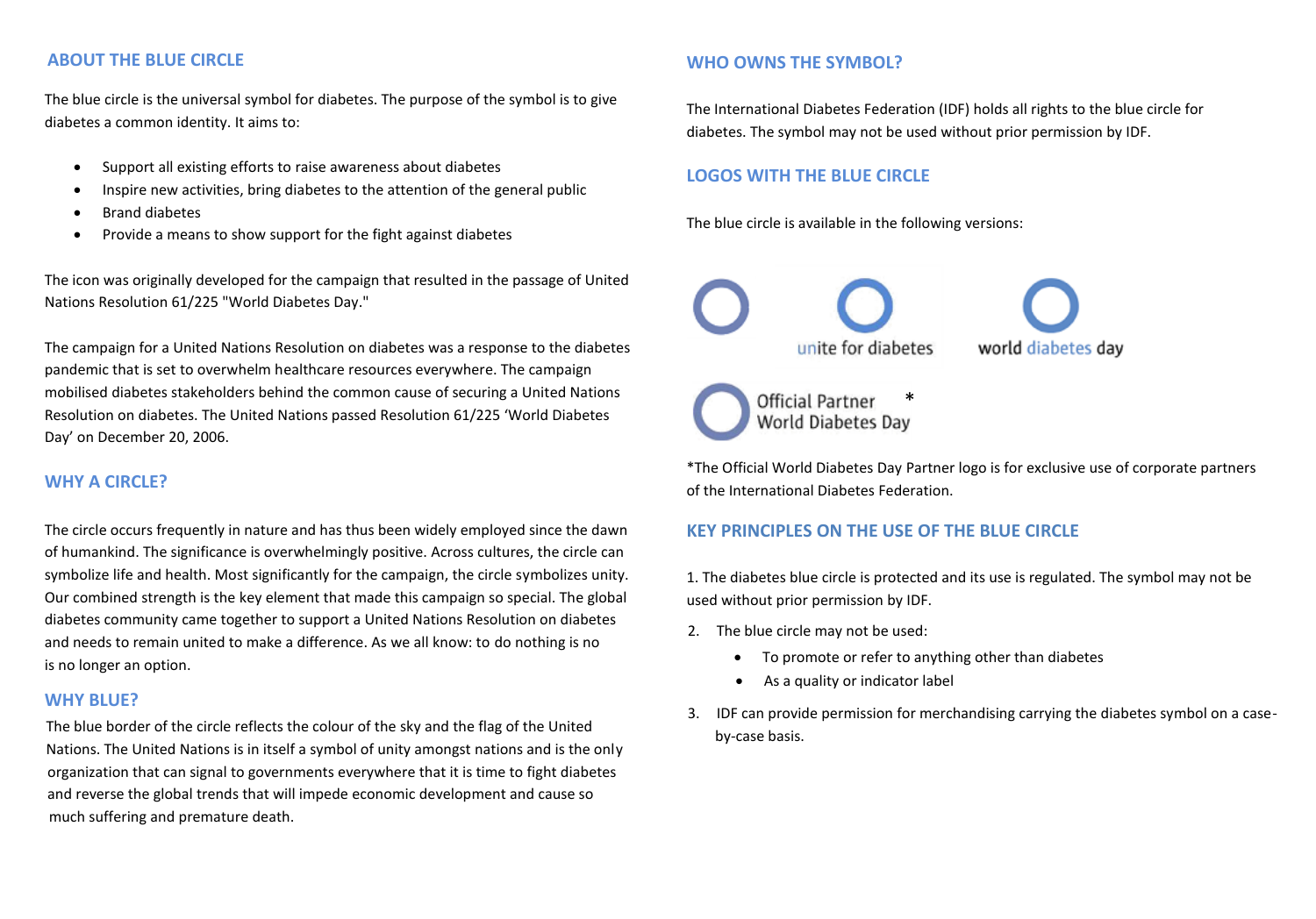## **VISUAL IDENTITY**



#### **Supporting colours**

Gradients of the main colours can be used as supporting colours.



# **USING THE BLUE CIRCLE**

If used as a single signature, the logo should be placed vertically centred.